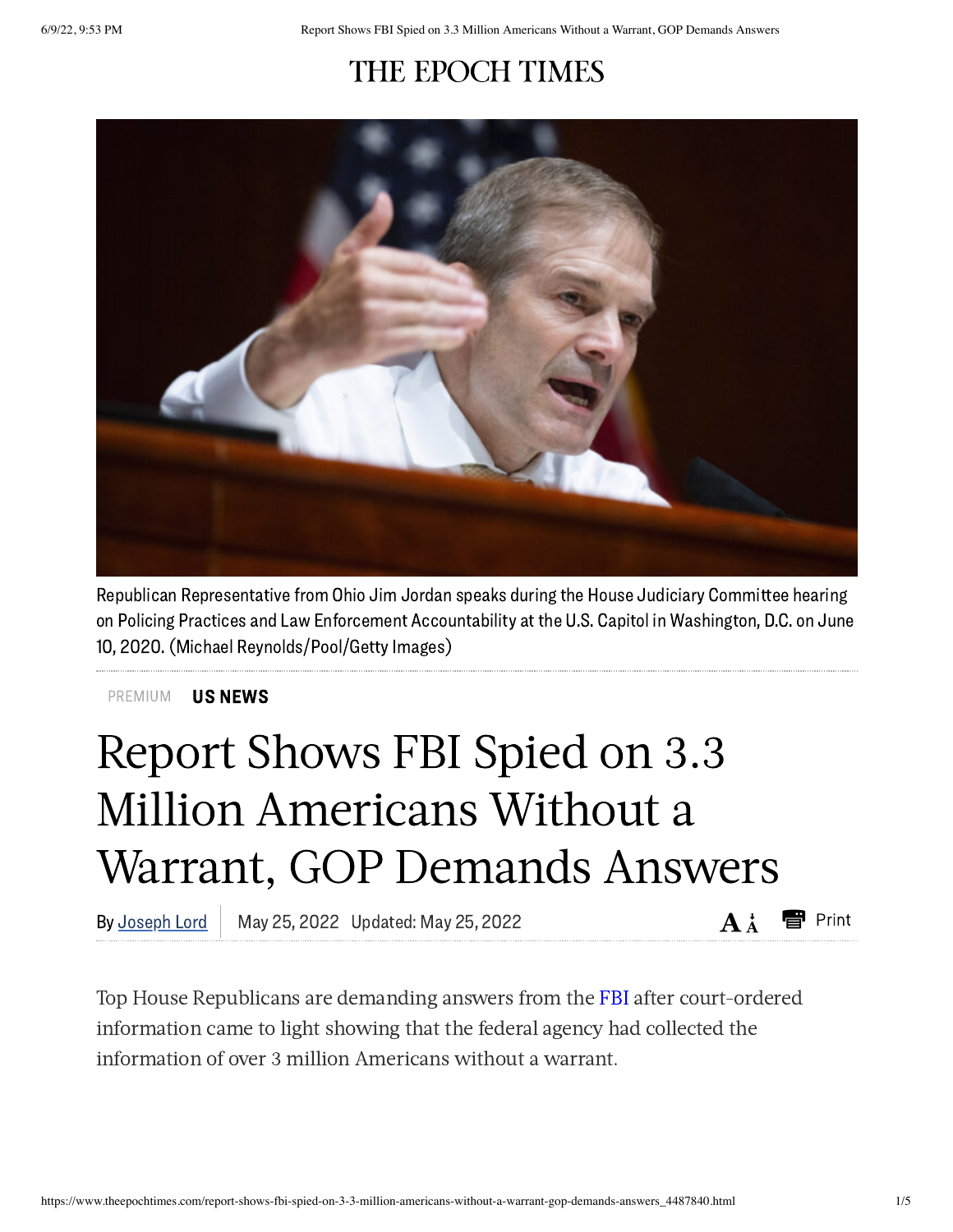## 6/9/22, 9:53 PM Report Shows FBI Spied on 3.3 Million Americans Without a Warrant, GOP Demands Answers

In a May 25 letter to FBI Director Christopher Wray, Reps. Jim Jordan (R-Ohio) and Mike Turner (R-Ohio) asked Wray to explain why his agency had wiretapped and gathered personal information on over 3.3 million Americans without a warrant ([pdf](https://republicans-judiciary.house.gov/wp-content/uploads/2022/05/2022-05-24-JDJ-MT-to-Wray-FISA.pdf)).

Limited authority to gather foreign intelligence information is granted by the Foreign Intelligence Surveillance Act [\(FISA](https://www.theepochtimes.com/t-fisa)).

Specifically, section 702 of the bill says: "the Attorney General (AG) and the Director of National Intelligence (DNI) may jointly authorize the targeting of (i) non-U.S. persons (ii) who are reasonably believed to be outside of the United States (iii) to acquire foreign intelligence information."

However, this power can grant an expanding circle of possible searches to the FBI and other intel agencies, who can use the same power against American citizens who had any interaction with targeted foreigners.

Historically, insight into how FISA has been used against American citizens has been limited and hidden behind classified reports.

However, a November 2020 decision by the Foreign Intelligence Surveillance Court (FISC)—which serves as a watchdog for U.S. intelligence agencies—required that the Office of the Director of National Intelligence (ODNI) report "the number of U.S. person queries run by the FBI against Section 702-acquired information."

In accordance with these new requirements, ODNI's recently-released Annual Statistical Transparency Report included data on how often the FBI gathered information on American citizens using section 702 in 2021.

In total, queries against U.S. citizens came out to a jaw-dropping 3,394,053 searches. By comparison, only 1,324,057 such queries were made in 2020, representing around a 250 percent increase during President Joe Biden's first year in office.

According to ODNI more than half of these queries—approximately 1.9 million—were part of the larger investigation of alleged Russian attempts to target or weaken U.S. critical infrastructure.

The ODNI report also admitted that on at least four occasions, the FBI failed to get FISC approval before accessing the contents of information collected under section 702.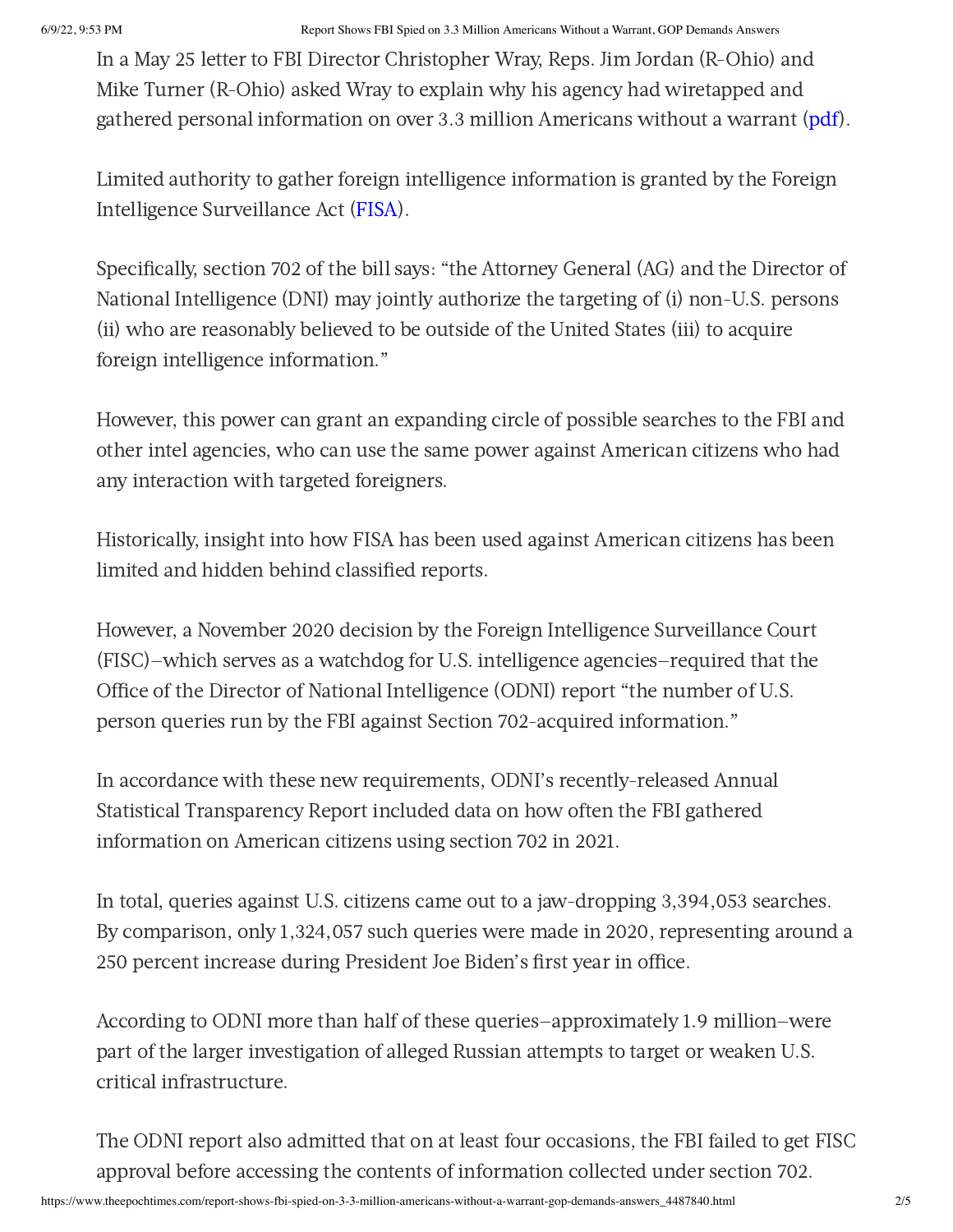This is not the first time the FBI has been caught red-handed overstepping its legal authority under section 702.

In November 2020, the FISC announced that "the government … reported numerous incidents" in which the FBI reviewed information gathered under section 702 without obtaining proper permission from the court.

On other occasions, the FISC noted, the FBI used section 702 for issues entirely unrelated to foreign intelligence. These included queries for criminal investigations about healthcare fraud, transnational organized crime, violent gangs, domestic terrorism involving racially motivated violent extremists, as well as investigations relating to public corruption and bribery."

"None of these queries was related to national security, and they returned numerous Section 702-acquired products in response," the FISC noted.

"Rigorous Congressional oversight of the FBI's Section 702-related activities is essential given FBI's track record utilizing its FISA authorities," Jordan and Turner ruled in view of the FBI's past overreach.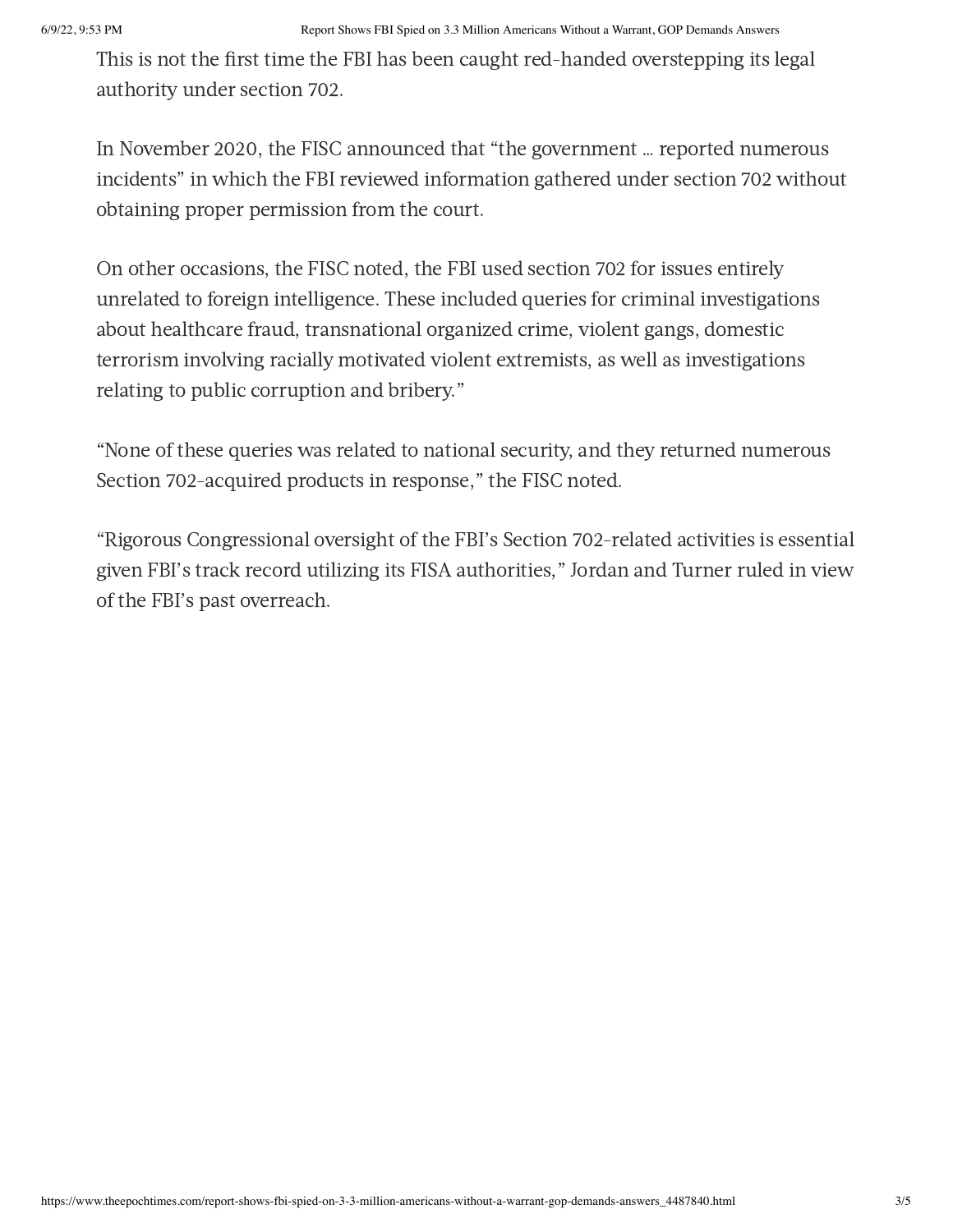FBI Director Christopher Wray testifies before the Senate Judiciary Committee on Capitol Hill, in Washington, on March 2, 2021. (Mandel Ngan-Pool/Getty Images)

In their letter to Wray, Jordan and Turner laid out a laundry list of questions about the report, demanding further transparency and explanations on the revelation that the FBI has often overstepped its legal authority to spy on American citizens.

Among other questions, they requested a full accounting of all 3,394,053 citizens who showed up in FBI queries and "[the] number of preliminary or full investigations into any U.S. citizens the FBI has initiated as a result of information obtained through any of these U.S. person queries, and the nature of the predication for each such investigation."